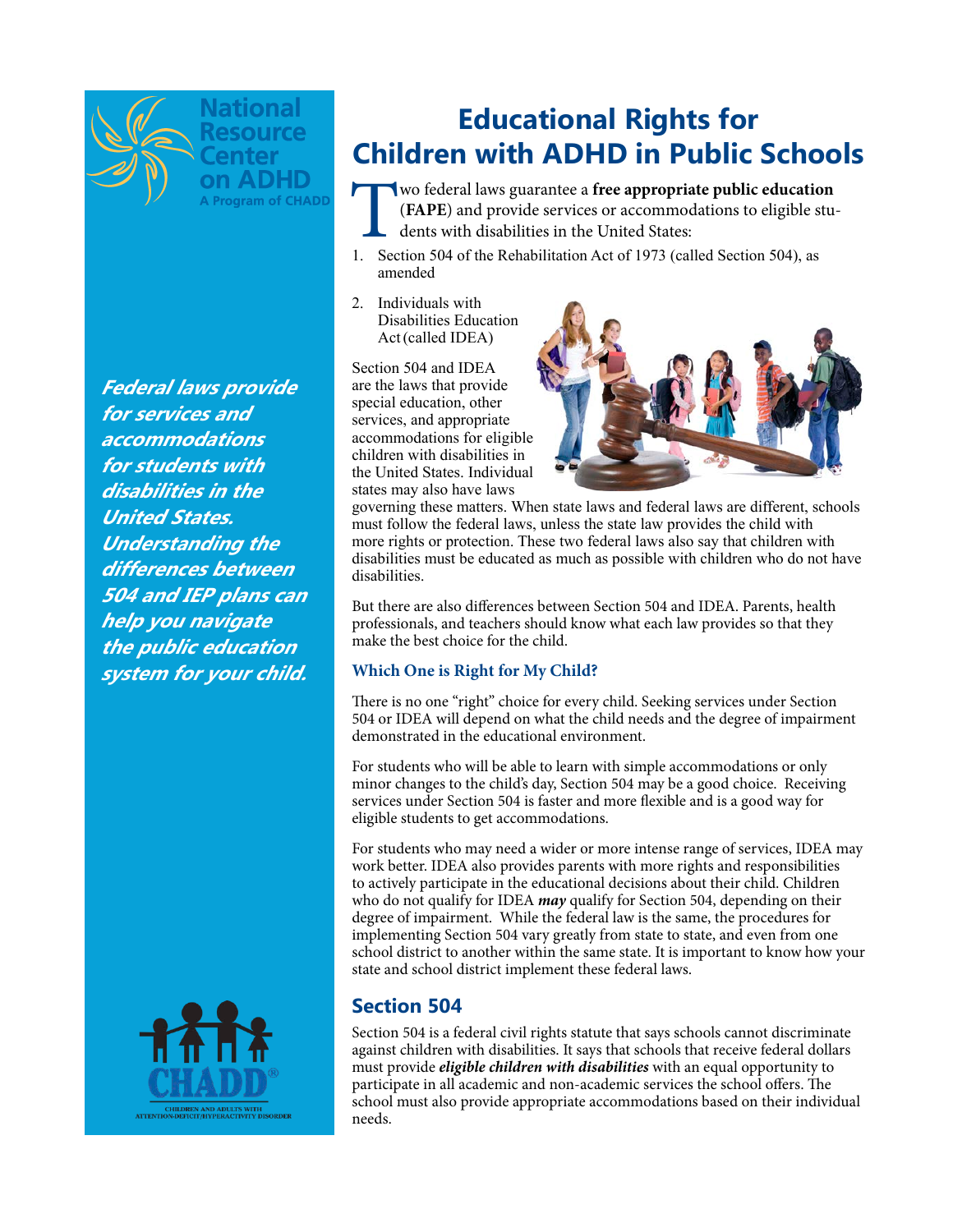These accommodations are often simple changes that can help the child with the disability. Sometimes these accommodations include special services such as using a tape recorder for note taking, giving the student a quiet place to work, or access to a computer in school for written work. Students who are eligible to receive services under Section 504 receive instruction through the regular education curriculum and at the same level as their peers without disabilities. Students under Section 504 must also participate in state required assessments.

#### **Who is Eligible?**

A student is eligible for Section 504 if the child has a physical or mental condition that **substantially limits a "major life activity.**" Major life activities for a child in school include learning and/or activities in addition to walking, talking, breathing, caring for oneself, etc. Additional major life activities added by the 2008

reauthorization of the Americans with Disabilities Act (and now called the Americans with Disabilities Act Amendments Act [ADAAA]) include such things as reading, concentrating, thinking, communicating with others, and major bodily functions.

To qualify under Section 504, a child's disability must be serious enough, or "substantially limiting," that the child needs specialized services or accommodations. All determinations of substantial limitation must be made without regard to the "ameliorative efects of mitigating measures." This means that the question of whether or not a child has a "substantial limitation" in a particular area is answered before, and not afer, any intervention for that limitation is implemented. "Mitigating measures" includes such things as medication, assistive technology, learned behavioral modifcations, psychotherapy, and/or reasonable

accommodations. Children covered under Section 504 are usually children with less serious disabilities, or children who do not otherwise qualify for services under IDEA but still have a disability that is substantially limiting in the educational setting.

#### **What Does Section 504 Provide?**

If a child is determined to be eligible under Section 504, the school must develop a Section 504 Plan. The plan must include appropriate accommodations, evidencebased interventions, and/or related services that are also scientifically or research-based. The plan must provide

the eligible child with an equal opportunity to succeed based on the child's individual needs when compared to same age, non-disabled peers. This is defined as a "free appropriate public education" (FAPE) under Section 504. (Although similar to FAPE through the IDEA, FAPE through Section 504 is an equal opportunity standard, whereas it is an educational benefit standard under IDEA.) Many mistakenly think that a Section 504 Plan is a standard checklist or form used for all eligible children. It isn't. While a form or checklist may be a helpful starting point, a good Section 504 Plan is developed to meet the child's specifc, individual needs and not merely some template that the school district may have available.

Accommodations should be documented in the written Section 504 Plan (sometimes referred to as an Individual Accommodation Plan, or IAP, and not to be confused with an Individualized Education Program, or IEP). Here are several examples of appropriate accommodations that

might be included in a Section 504 Plan for a child with ADHD:

Reducing the number of homework problems without reducing the level or content of what is being taught.

2. Giving the student a quiet place to work, free from distractions.

3. Providing clear and simple directions for homework and inclass assignments.

Giving tests in a quiet place, breaking tests into small pieces, modifying test format, and/or providing extra time.

5. Using audio recording devices or giving the student a copy of notes.

6. Using positive behavioral intervention techniques, including positive reinforcement.

7. Having a nurse or administrator oversee a student's medication administration and/or monitor a medication's effects.

- 8. Meeting with the school counselor to work on academic and/or behavioral challenges.
- 9. Creating a communication notebook so that parents and teachers may keep each other informed of the child's progress or diffculties.

#### **Evaluation**

Section 504 requires a child to have an evaluation before receiving a 504 Plan. An evaluation does not have to be formalized testing, but it must consider information from a *variety* of sources (parent notes, doctors' notes if

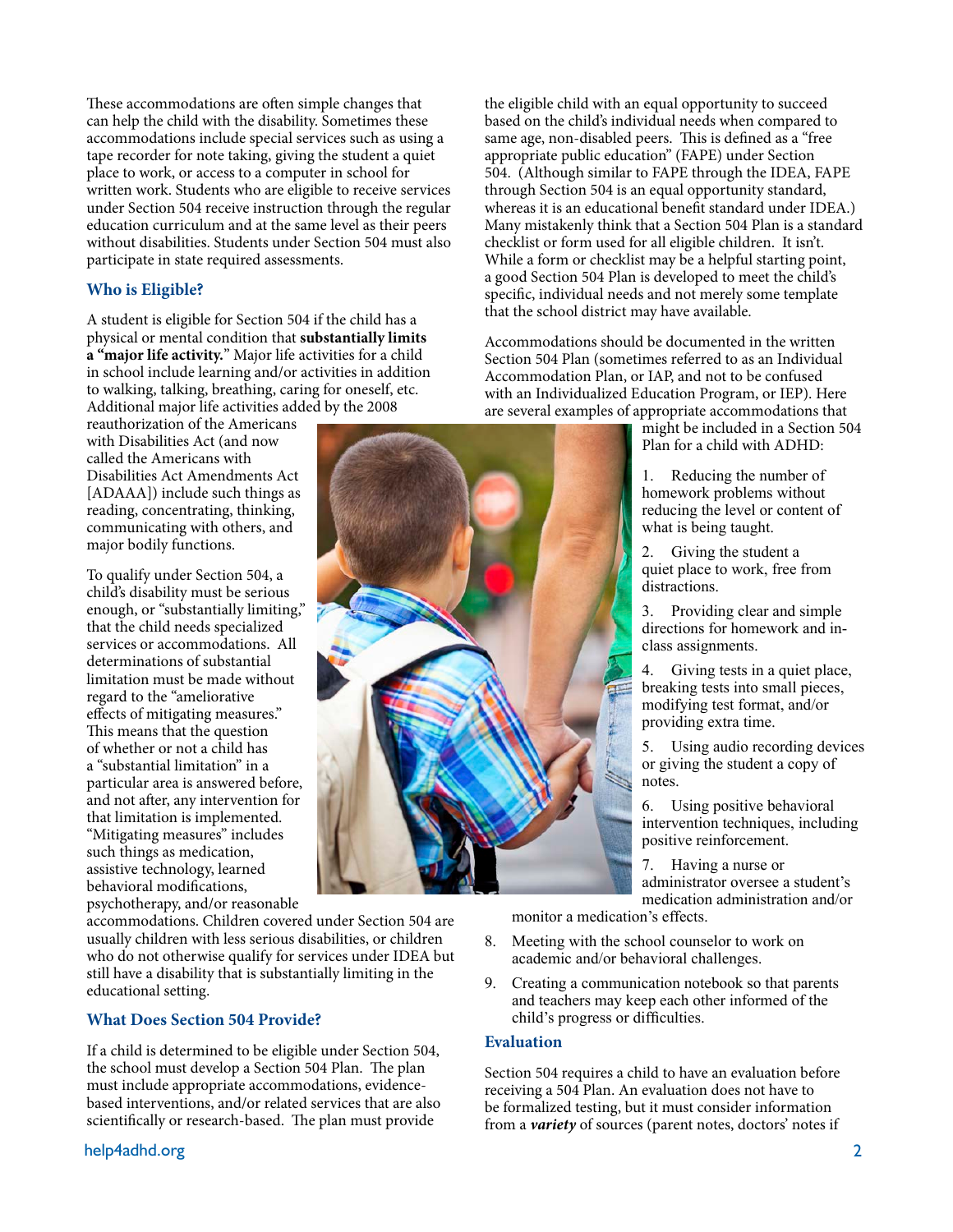available, test scores, observations, etc.). Decisions about who qualifes for Section 504 cannot be based solely on a single source of data (i.e. a doctor's diagnosis or grades). A medical diagnosis is NOT required under Section 504. Once a child has been deemed eligible for accommodations, a Section 504 Plan is then developed by a Section 504 committee. Before any signifcant changes are made to an existing plan, the child should be evaluated again. A signifcant change in placement includes changes due to disciplinary actions longer than 10 days as well as changes that result from moving from one grade to another.

Parent participation is not an entitlement right under Section 504 as it is under IDEA. Depending on the procedures used by your local school district, parents or legal guardians may or may not have a right to active participation or decision-making through Section 504. Parents should check with their child's individual school district to determine what their procedure is for implementing Section 504.

#### **Discipline under Section 504**

Students with disabilities under both Section 504 and IDEA are provided with special procedures in situations involving disciplinary removals from their regular educational setting. Discipline procedures under Section 504 are similar, but not

identical, to discipline procedures under IDEA. Students with a Section 504 Plan may be suspended or expelled in the same manner as any child without a disability for up to 10 school days. Afer removals of 10 consecutive days, or a pattern of short term removals amounting to 10 days or more, a meeting (called a



**manifestation determination**) must be held to determine if the behavior subject to disciplinary action is linked to the child's disability. If there is a direct link between the behavior and the disability, the child may not be sent to a disciplinary or alternative education placement. If there is no link between the behavior and the disability, the child may be disciplined in the same manner as any other child without a disability. There are two exceptions to this rule.

- 1. If a child who is being served by Section 504 is caught "currently engaging in the use of illegal drugs or alcohol," the child forfeits all rights and procedural protections under Section 504, including the right to a manifestation determination, and may be disciplined in the same manner as any other child without a disability.
- 2. A child caught in possession of a frearm in any manner may be immediately removed to an

alternative education placement where a manifestation determination must be conducted within 10 school days. If there *is* a link to the disability, the child may still be removed for up to 45 school days. If there is *no* link to the disability, the child may be disciplined in the same manner as any other child without a disability.

# **IDEA (Individuals with Disabilities Education Act)**

The Individuals with Disabilities Education Act (IDEA) is the federal law that provides special education and related services needed for an eligible child with a disability to beneft from the child's education. Services received under IDEA are often referred to as "special education." An Individualized Education Program (IEP; sometimes called an Individualized Education Plan) is designed specifcally for each eligible child with disabilities to provide a free appropriate public education (FAPE).

#### **Who is Eligible?**

A child is eligible for services under IDEA if he or she is identified with a qualified disability and, "by reason thereof," needs special education and related services. A child with ADHD may qualify if the ADHD seriously impacts the child's learning and/or behavior at school. Some children

with ADHD will qualify for services under IDEA while others may not; this depends on the degree of impairment.

To qualify for IDEA, a child must meet the criteria of at least one of 13 disability categories. Often children with ADHD will qualify under the Other Health Impairment (OHI) category. They may also qualify under Specifc Learning Disabilities (SLD) or Severe Emotional Disturbance (SED).

Eligibility for IDEA must be determined by a qualifed team that

is made up of many diferent professionals including the child's teacher(s), school psychologist(s), principal, parents and other appropriate school personnel. This team should use information from several diferent sources including input and ideas from parents, notes from doctors if available, notes and progress reports from teachers, the child's past academic and behavior records, test results (such as IQ and/or other formalized testing assessments), as well as anything else that might be important.

IDEA says that children with disabilities must be taught in the regular classroom as much as possible with appropriate related aids and services. Removal from the regular education environment should only occur when the severity of the disability is such that even with aids and services, the child or other students cannot learn. This is called the least restrictive environment (LRE) clause. Therefore, not all children who receive services under IDEA are placed in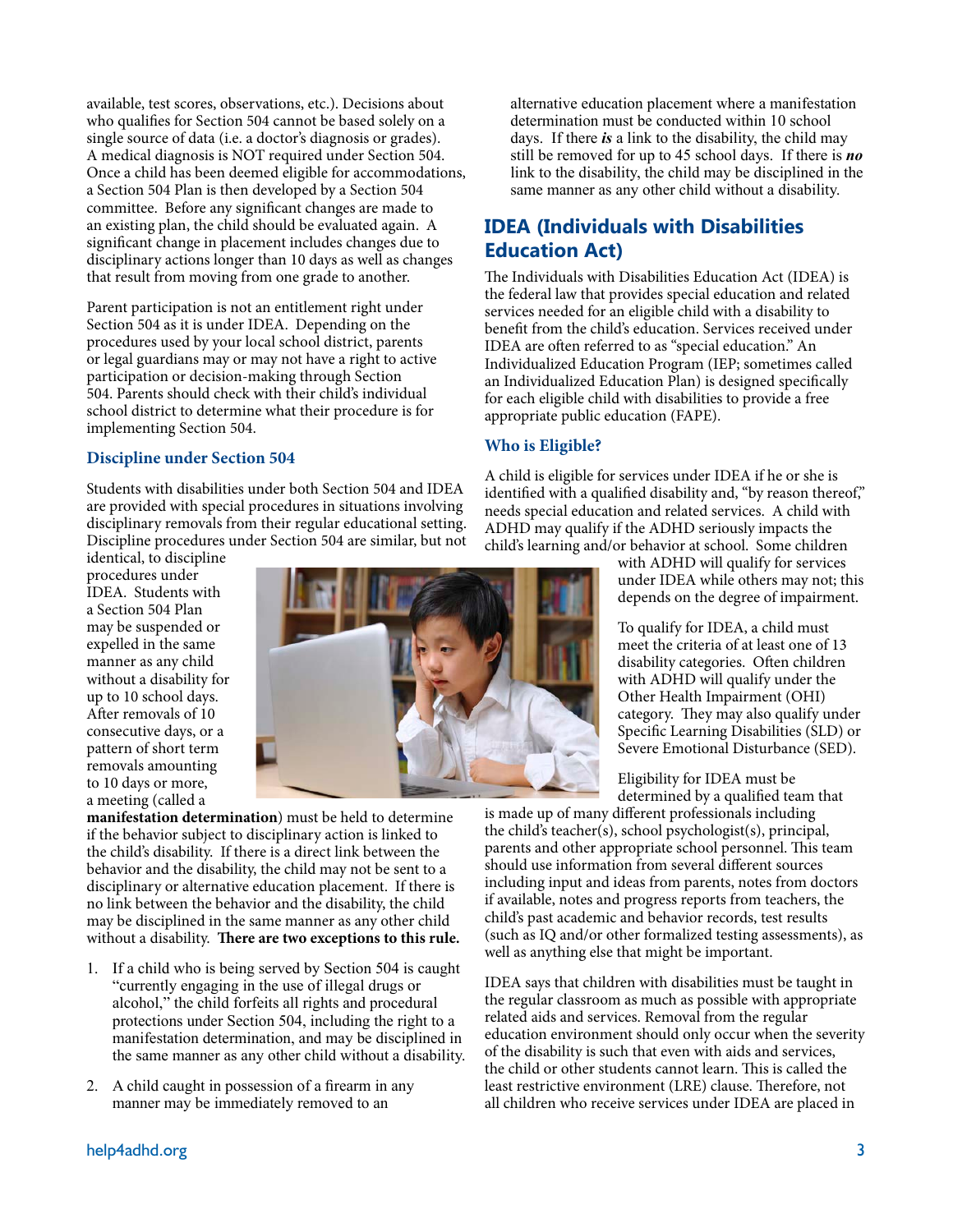special education classrooms. Many stay in their regular classroom with appropriate modifcations and/or related services.

#### **What Does IDEA Provide?**

When a child with ADHD qualifes under IDEA, the child receives an Individualized Education Program (IEP). The IEP is a written document that includes specifc goals for the child based on the child's current level of performance.



The IEP should state the educational placement, and it should specify which services will be granted, when they will be provided, how long they will last, and how frequently they will occur. It should also specify the way in which the child's progress will be measured.

For a child whose behavior prevents learning or interferes with the learning of other students in the class, the IEP team must consider the use of positive behavioral interventions and supports or other strategies to address the behavior.

Parents should participate in developing the IEP by making suggestions about what could help their child at school with class work, homework, and behavior problems. Parents or the school can ask for changes to the IEP. Changes may only be made if a meeting is held and the parents are at the meeting or if both the school and the parents agree to the changes and agree to skip the meeting.

#### **Evaluation**

A complete evaluation is required to see if a child is eligible for special education under IDEA. The school must have written authorization (informed consent and signature) from a child's parent or guardian before they can evaluate the child. Parents may refuse to have their child evaluated, but if they want their child evaluated parents must sign the form. IDEA also requires an eligible child to be evaluated again at least every three years unless parents and the school agree that it is not necessary. Parents do not have to pay for these evaluations. If parents do not agree with the results of the evaluation performed by the school district, they *may* be entitled to have an independent evaluation conducted at no cost to them [cf. 34CFR 300.502(b) $(1-4)$ ].

## **Discipline Under IDEA**

Students who have an IEP are also entitled to special procedures that must be followed if they are suspended or expelled. Even when suspended or expelled, children covered under IDEA are guaranteed a free appropriate public education (FAPE). Schools are allowed to suspend or expel any student, including a student with a disability, for up to 10 school days per school year.

Afer 10 days, a meeting (called a **manifestation determination**) must be held for a student with an IEP to see if the behavior was caused by or had a direct and signifcant relationship to the disability or if the behavior was a direct result of the school's failure to implement the IEP.

It is important to note that *any* student who brings a weapon to school; who attempts to buy, sell, or carry illegal drugs on school property; or who causes serious bodily injury to self or others may be immediately moved to an **alternate educational placement** (**AEP**). Schools must then conduct a manifestation determination. If it is determined that the behavior does have a link to the student's disability, then the student may remain in the AEP for up to 45 **school** (not calendar) days. If no link is found, then the student may be removed for the same number of days as a non-disabled student.

## **Working with the School**

Parents, schools, and teachers should work together to make sure that children learn all they can. Communication and collaboration between home and school is very important when a child needs extra help at school. If your child has ADHD, CHADD and the National Resource Center on ADHD suggest that parents who think their child might require services or accommodations do the following:

- 1. Ensure that your child's ADHD treatment plan is in place and being followed.
- 2. Meet with your child's teacher(s) to share your concerns.
- 3. Ask teachers to write down the learning and/or behavior concerns your child



has and to give you a copy of that list.

- 4. Request an educational evaluation of your child. You may ask at any time, but be sure to do it **in writing**. Make a written request even if you have already talked to a teacher or principal. Date the request and keep a photocopy for your records. (See the **Sample Letter** on the next page.)
- 5. Take an active role in preparing the IEP or provide input for a Section 504 Plan. Before you meet with the school, make a list of your child's problem areas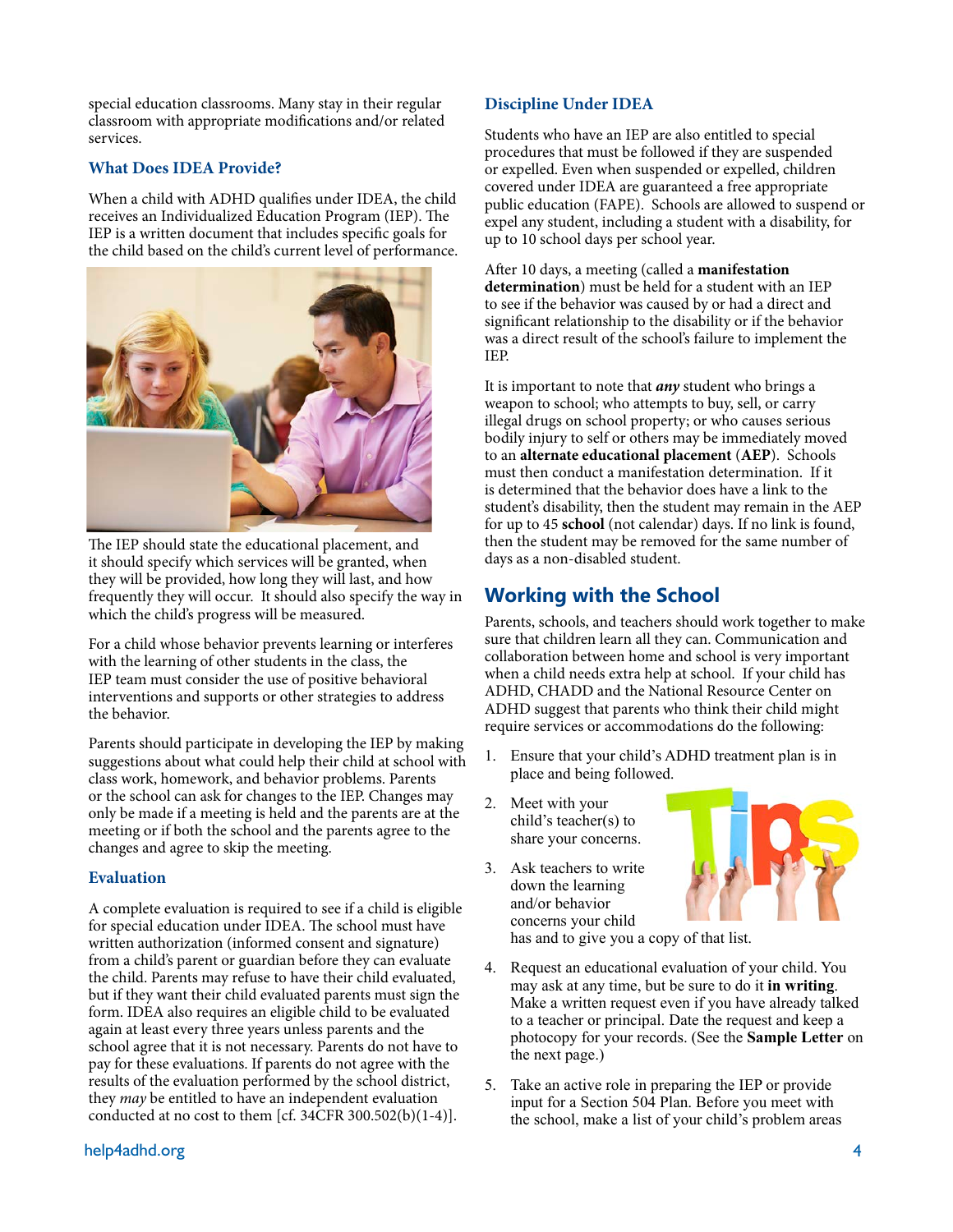and strengths and what you think might help your child.

- 6. Follow up each meeting with correspondence (letter or email) documenting what took place. List the items you agree with and the items you disagree with and say why. Keep copies of all correspondence with your child's educational fle.
- 7. Remember that the results of any evaluation are not fnal. You have the right to appeal the results. The school must tell you how to appeal.
- 8. Remember that parents and children are guaranteed certain rights under federal and state laws. Check with the school or your local CHADD support group to fnd someone in your community who can help answer your questions and help you to advocate for your child.
- 9. If you and the school disagree about what is best for your child and you cannot fnd common ground, then you may make a written request for mediation or a Due Process Hearing to help you get what you believe your child needs.
- 10. Consider taking CHADD's **Parent to Parent** course, which provides in-depth information about both IDEA and Section 504, as well as other important information for any parent of a child with ADHD.

## **Sample letter to request an educational evaluation of a child with ADHD**

[INSERT NAME OF PRINCIPAL] [INSERT FULL NAME OF CHILD'S SCHOOL] [INSERT SCHOOL ADDRESS]

[DATE]

Dear [(DR., MR., MRS. OR MS.) INSERT PRINCIPAL'S LAST NAME]:

I am writing to request that my child, [INSERT CHILD'S FULL NAME AND DATE OF BIRTH], be evaluated for special education services and/ or accommodations granted under Section 504 or the Individuals with Disabilities Education Act (IDEA). I am concerned that [INSERT CHILD'S NAME] is having difficulty and may need special help in order to learn.

For the last [NUMBER] years (his/her) classroom teachers have noted that (he/she) has difficulty completing assignments, is experiencing problems with excessive impulsivity and/or is unable to sit still and stay focused. Please note that [INSERT NAME AND CREDENTIALS OF HEALTH CARE PROFESSIONAL] has diagnosed my (son/daughter) as having Attention-Defcit/Hyperactivity Disorder (ADHD). [INSERT NAME OF HEALTH CARE PROFESSIONAL] is concerned that [INSERT CHILD'S NAME]'s ADHD is resulting in decreased alertness in the classroom and may be signifcantly impacting (his/her) school performance, learning, and behavior.

I would like to meet with all those who will be doing the evaluation before my child is tested so that I may share information about [INSERT CHILD'S NAME] with them. I understand that the evaluation is provided at no cost to me. I also understand that I must provide written permission for these tests to be administered and I will be happy to do so once I have received all the appropriate forms and an explanation of the process. I will also expect a copy of the written report generated by each evaluator so that I may review them before the IEP or 504 planning meeting.

I look forward to hearing from you at your earliest convenience so that we may begin preparations for the evaluation.

Sincerely,

[INSERT YOUR NAME] [INSERT YOUR ADDRESS] [INSERT YOUR TELEPHONE NUMBER AND EMAIL ADDRESS]

#### **For More information**

US Department of Education:

- Building the Legacy: IDEA 2004 <http://idea.ed.gov>
- The Office of Special Education Programs www.ed.gov/about/offices/list/osers/osep/index.html

IDEA Partnership: [www.ideapartnership.org](http://www.ideapartnership.org) Parent Technical Assistance Center Network: [www.parentcenternetwork.org](http://www.parentcenternetwork.org)

Protection and Advocacy Centers:

[www.ndrn.org/en/about/paacap-network.html](http://www.ndrn.org/en/about/paacap-network.html)

Parent to Parent: Family Training on ADHD® (CHADD): [www.chadd.org/parent2parent](http://www.chadd.org/parent2parent)

help4adhd.org 5